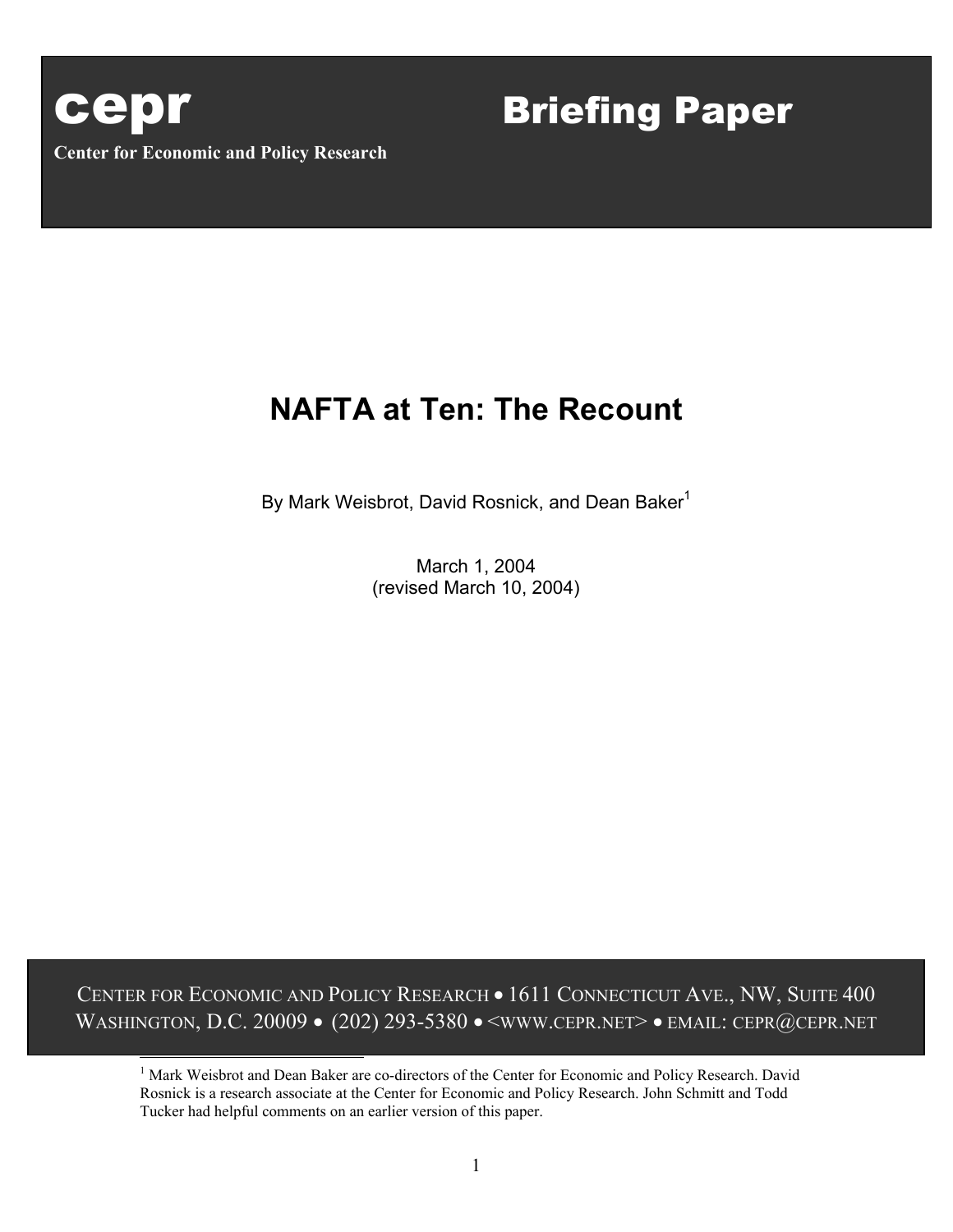NAFTA at Ten: The Recount

Executive Summary

The World Bank recently released a study, marking the tenth anniversary of the NAFTA agreement that focused on the agreement's impact on Mexico's development. This study included a widely cited section that tested the effect that NAFTA had on Mexico's per capita GDP growth. The test used in the study found that NAFTA increased Mexico's per capita GDP by an extra 4-5 percentage points by the end of 2002.

This paper examines the basis for this result. It shows that the per capita GDP data used for the World Bank's test is widely out of line with per capita GDP data from all authoritative sources, including the Penn World Tables, the OECD, and the International Monetary Fund's *World Economic Outlook*. The per capita GDP ratios used in the World Bank study imply that the United States had a per capita GDP of nearly \$21,000 in 2000. This is approximately one-third below the level estimated by these other sources, which place the United States' per capita GDP in 2000 at no less than \$31,000.

When data from these other sources is used in the same regression that appears in the World Bank study, the result is reversed. In nearly every specification, the regression results indicate that NAFTA slowed the rate of growth in Mexico.

While this test cannot be viewed as conclusive, it is worth noting that when generally accepted data are used in the World Bank's test, the results show that NAFTA reduced growth in Mexico -- the opposite of the results obtained by the World Bank study.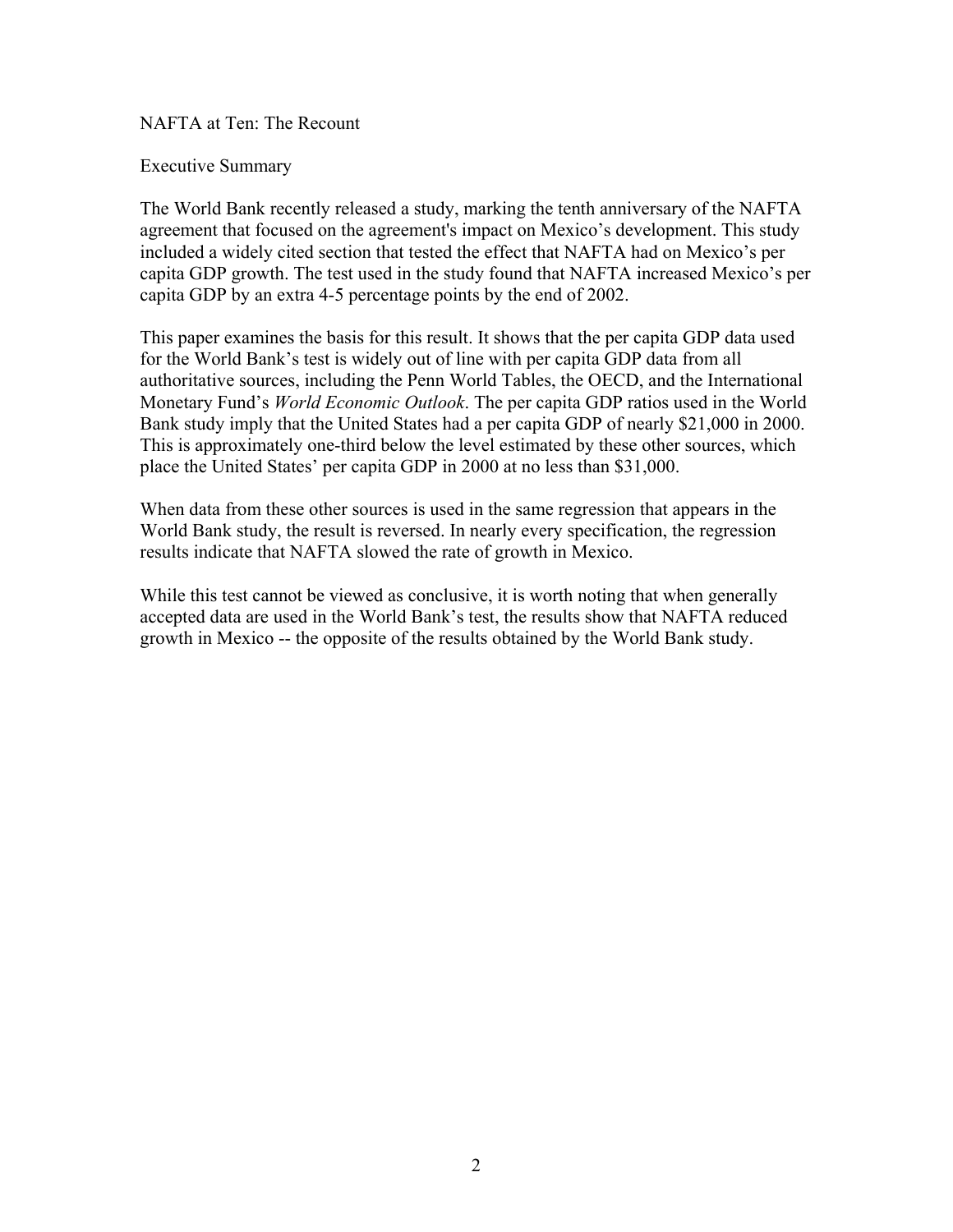# NAFTA at Ten: The Recount

On the occasion of the tenth anniversary of the North America Free Trade Agreement (NAFTA) the World Bank released a study entitled *Lessons From NAFTA for Latin America and the Caribbean Countries: A Summary of Research Findings* (Advance Edition). The study, collecting information from a number of previous works, assessed the impact of the trade pact, primarily on Mexico. While the study contained much useful analysis, a disproportionate amount of attention was devoted to a short section that presented an econometric test of the impact of NAFTA on the rate at which Mexico's per capita GDP converged with the level of per capita GDP in the United States. Based on this test, the section concluded that NAFTA increased Mexico's GDP by approximately 4-5 percent over eight years.

While economists were immediately skeptical of this finding, others were quick to embrace the result as proof of the benefits of NAFTA both in editorials (e.g. "Free-Trade Successes," Jackson Diehl, *Washington Post*, December 22, 2003:A24 and "NAFTA at 10," *Washington Post*, January 9, 2004:A16) and in features ("Free trade on trial - Ten years of NAFTA," *The Economist,* January 3, 2004). This study seemed to support their contention that NAFTA, and other recent trade pacts, have improved the lives of poor people in the developing world.

The study estimated an increase of 4-5 percentage points in Mexico's GDP from 1994- 2002, a significant gain suggesting that the agreement had provided important benefits for Mexico. However, there is an obvious problem with this assessment when one looks at the established economic data on Mexico. With NAFTA, Mexico's actual annual rate of per capita GDP growth over this period was about 1.0 percent. This implies that the annual growth rate would have been less than 0.5 percentage points without NAFTA.

This would be an extremely poor performance for any country. Even rich countries such as the United States generally have much more rapid per capita GDP growth. For example, in the United States per capita GDP grew by an average of 2.0 percent annually from 1980 to 2001. Developing countries are expected to have much more rapid GDP growth, since they can benefit from adopting the technology developed by rich countries. This is why success stories such as South Korea and Taiwan were able to sustain per capita GDP growth averaging more than 6.0 percent over forty years; or in Latin America, why Mexico's per capita GDP growth had averaged 4.1 percent in the years from 1960 to 1980.

Per capita GDP growth in developing countries averaged 2.9 percent annually in the period from 1970 to 1980. In the period from 1980 to 2000, growth in the developing world fell to just 1.2 percent. But, even this lower figure is still far above the World Bank's estimate of a 0.5 percentage point growth rate in Mexico in the absence of NAFTA. For this reason, it is worth re-examining how the study generated this result.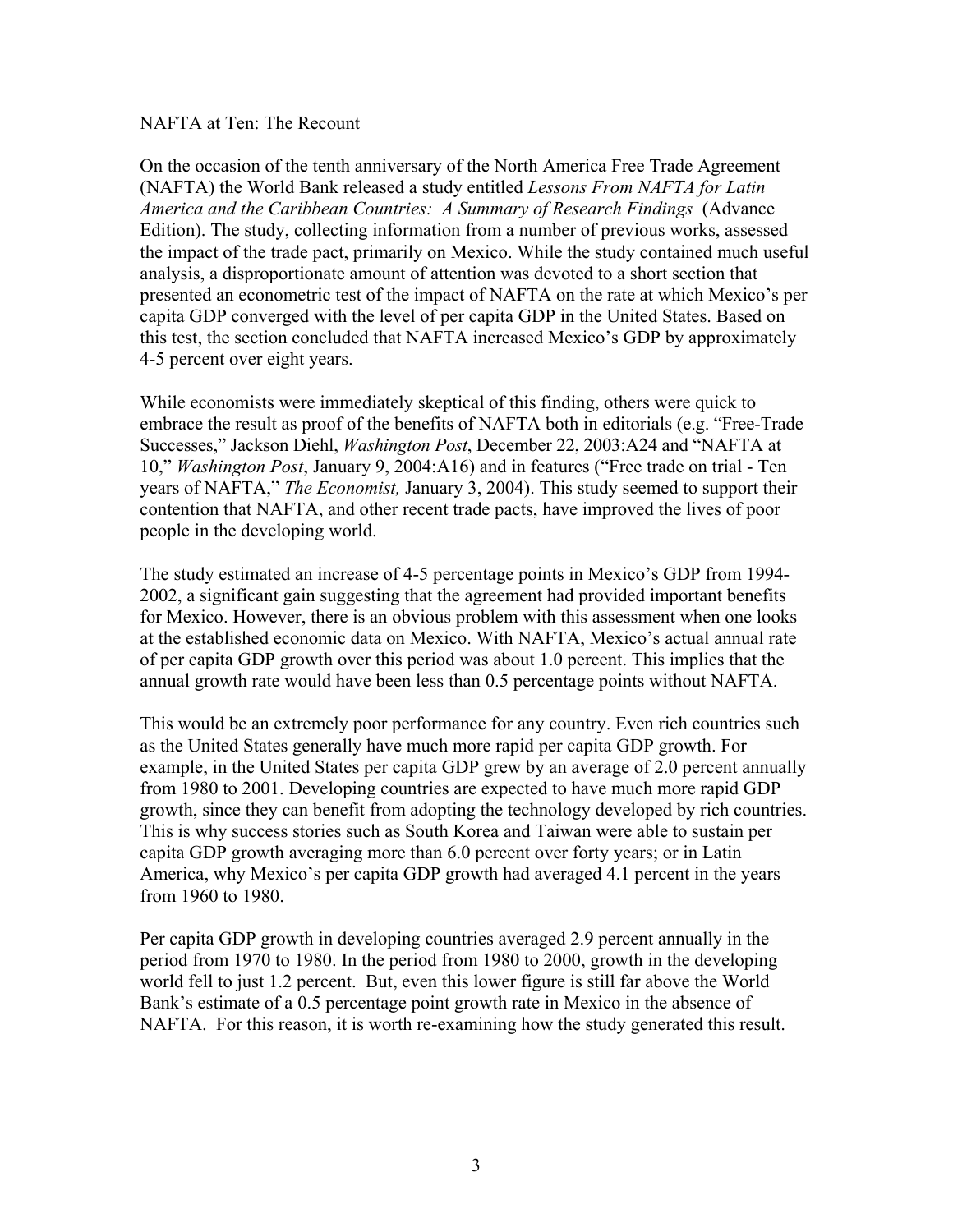Getting to 0.5 Percent: The World Bank's Methodology

The estimate that NAFTA increased Mexico's rate of economic growth by 0.5 percentage points over the last decade was generated from the following regression equation:

$$
GAP_{t} = \alpha + (\beta + \gamma LIB\_DUM_{t-1} + \delta NAFTA\_DUM_{t-1})GAP_{t-1} + \varepsilon TEQUILA\_DUM_{t-1} + \varepsilon T FQUHA\_DUM_{t-1} + \varepsilon T FQUHA\_DUM_{t-1} + \varepsilon T FQUHA\_DUM_{t-1} + \varepsilon T FQUHA\_DUM_{t-1} + \varepsilon T FQUHA\_DUM_{t-1} + \varepsilon T FQUHA\_DUM_{t-1} + \varepsilon T FQUHA\_DUM_{t-1} + \varepsilon T FQUHA\_DUM_{t-1} + \varepsilon T FQUHA\_DUM_{t-1} + \varepsilon T FQUHA\_DUM_{t-1} + \varepsilon T FQUHA\_DUM_{t-1} + \varepsilon T FQUHA\_DUM_{t-1} + \varepsilon T FQUHA\_DUM_{t-1} + \varepsilon T FQUHA\_DUM_{t-1} + \varepsilon T FQUHA\_DUM_{t-1} + \varepsilon T FQUHA\_DUM_{t-1} + \varepsilon T FQUHA\_DUM_{t-1} + \varepsilon T FQUHA\_DUM_{t-1} + \varepsilon T FQUHA\_DUM_{t-1} + \varepsilon T FQUHA\_DUM_{t-1} + \varepsilon T FQUHA\_DUM_{t-1} + \varepsilon T FQUHA\_DUM_{t-1} + \varepsilon T FQUHA\_DUM_{t-1} + \varepsilon T FQUHA\_DUM_{t-1} + \varepsilon T FQUHA\_DUM_{t-1} + \varepsilon T FQUHA\_DUM_{t-1} + \varepsilon T FQUHA\_DUM_{t-1} + \varepsilon T FQUHA\_DUM_{t-1} + \varepsilon T FQUHA\_DUM_{t-1} + \varepsilon T FQUHA\_DUM_{t-1} + \varepsilon T FQUHA\_DUM_{t-1} + \varepsilon T FQUHA\_DUM_{t-1} + \varepsilon T FQUHA\_DUM_{t-1} + \varepsilon T FQUHA\_DUM_{t-1} + \varepsilon T FQUHA\_DUM_{t-1} + \varepsilon T FQUHA\_DUM_{t-1} + \varepsilon T FQUHA\_DUM_{t-1} + \varepsilon T FQUHA\_DUM_{t-1} + \varepsilon T FQUHA\_DUM_{t
$$

where GAP is the PPP-adjusted per-capita GDP for the United States, divided by that of Mexico, LIB DUM is a dummy variable for Mexico's unilateral liberalization (1986-1994), NAFTA\_DUM is a dummy for NAFTA (1995-2002), and TEQUILA\_DUM is a dummy for the Tequila crisis (1995).

The basic structure of this regression is relatively straightforward. In principle, if NAFTA caused Mexico's per capita GDP to rise at a rate more rapid relative to that in the United States, then the coefficient of the NAFTA variable  $(\delta)$  would be negative and significant. Similarly, if the post-1986 liberalization led to increased growth in Mexico relative to the United States, the liberalization coefficient  $(\gamma)$  would be negative and significant.

While not directly relevant to the most important error in this study, there are two unusual features concerning the structure of this regression that are worth noting. First, the dependent variable is the ratio of per capita GDP between the two countries. The implicit assumption is that convergence would be the result of Mexico's GDP growing more rapidly. However, convergence could also be the result of the U.S. economy growing more slowly. It is unlikely that NAFTA could have had a large enough negative impact on growth in the U.S. economy to substantially affect the rate of GDP convergence. However, if NAFTA did lead to substantially slower growth in the U.S., this regression would show that it increased the rate of convergence, even if it had no impact whatsoever on Mexico's rate of GDP growth. Since the regression is intended to measure the impact of a policy that had presumably had an effect on the growth of both nations, it would have been more appropriate to use a test that focused on Mexico's GDP growth alone.

The second noteworthy feature of this regression is that it includes a dummy variable for the peso crisis, essentially treating the large drop in the peso in 1994 as an exogenous event unrelated to the process of liberalization or NAFTA. This assumption is questionable for two reasons. First, the peso crisis cannot be viewed as exogenous. In the period prior to the peso crisis, the Mexican government pegged the peso at a level against the dollar that was widely recognized as being over-valued. There were clearly political considerations behind this decision, some of which had to do with winning the approval of NAFTA by the U.S. Congress. The impact of the currency devaluation was also accentuated by Mexico's increased integration into the world economy. Had Mexico not gone the route of increased liberalization over the prior decade, the impact of a currency devaluation would not have been as serious.

In the same vein, there is no obvious rationale for treating the 1994 peso crisis differently from negative shocks in the period prior to liberalization. For example, it would have been at least as appropriate to pull out the 1974-75 world recession as an exogenous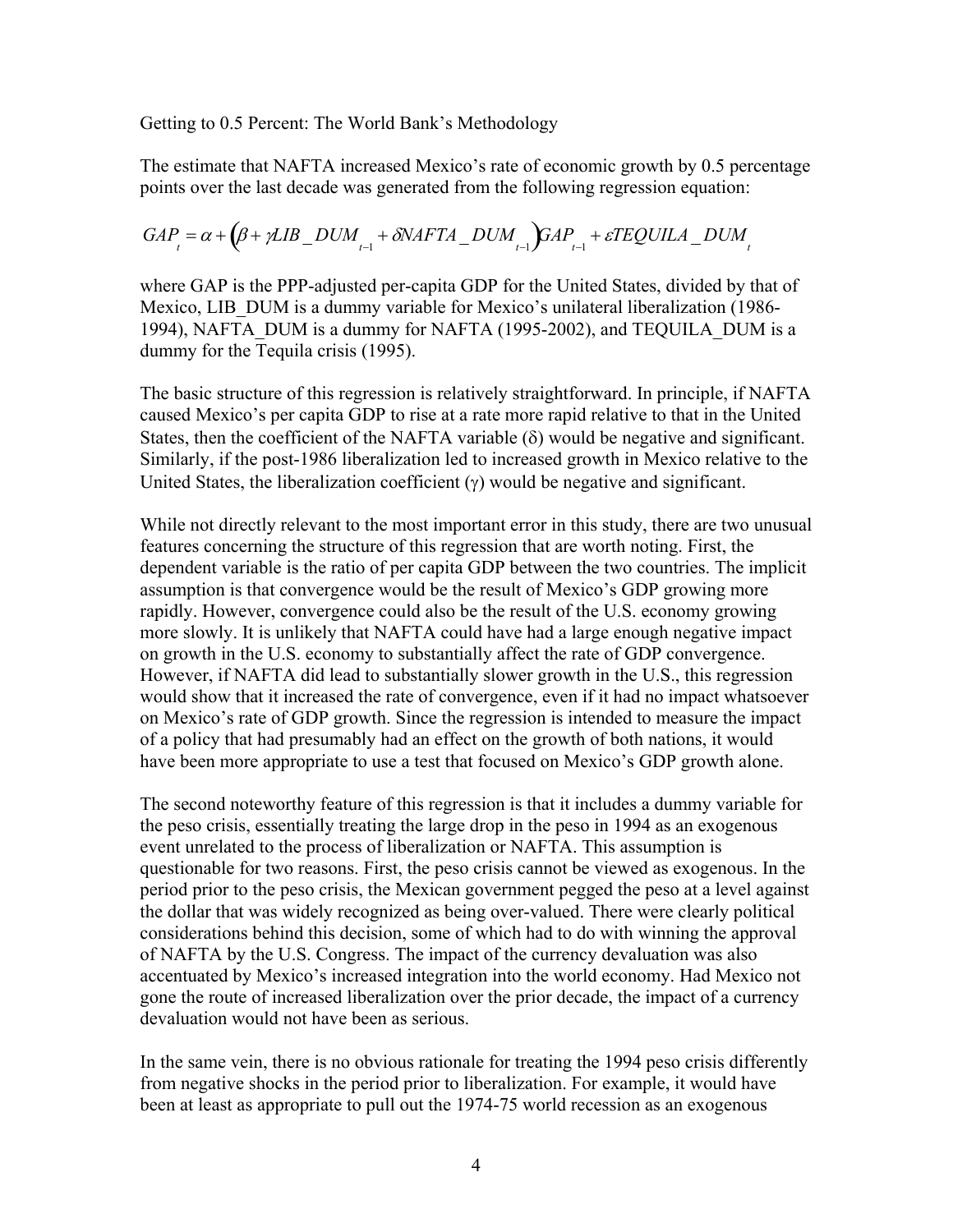crisis, so that Mexico's poor performance in these years would not be counted against its overall growth rate in the period prior to liberalization. There is no obvious rationale for treating shocks differently in the post-liberalization period than in pre-liberalization period, as this regression does.

Figure 1a. The U.S.-Mexico GDP per Capita Gap: Similar-Cycle Model with Quarterly PPP Adjusted Data, 1960-2002.



Figure 1b: PPP-adjusted per-capita GDP (U.S./Mexico)

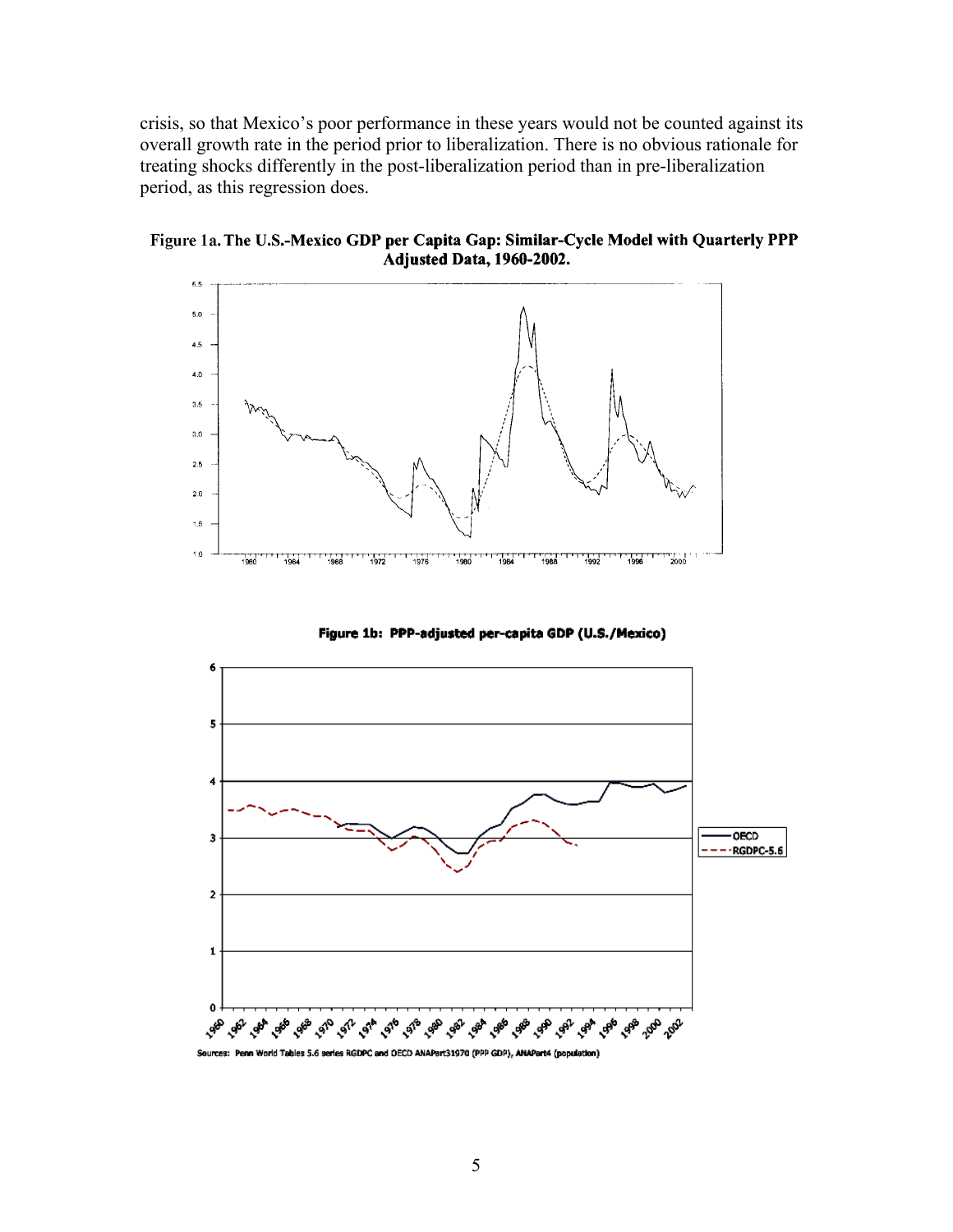Even accepting the serious flaws in the design of the study, there are worse problems. The main problem is that the World Bank apparently used erroneous data in running its tests. This fact is easily verified by examining Figure 2 of Chapter 1 in the World Bank article (reproduced as figure 1a below). This figure shows the ratio of per capita GDP in the United States to per capita GDP in Mexico over the years 1960-2000. The ratios shown in this chart are far out of line with any standard estimates of per capita GDP in the two countries. For example, by 2000, the figure shows the ratio to be approximately 2 to 1. According to the Penn World Tables, which are generally accepted as the most authoritative source for purchasing power parity measures of GDP, per capita GDP in the United States was \$33,293 in 2000, while per capita GDP in Mexico was \$8,762 (PWT 6.1, series RGDPCH). This implies a ratio of 3.8 to 1.

If the U.S. had only twice the per capita GDP of Mexico, this would imply for the U.S. a significantly lower standard of living than is generally accepted. At \$16,714, the United States' per-capita GDP would fall between that of Portugal and New Zealand (see Table 1) at a level nearly one-third below any other measure and well below the OECD average. As the OECD data shows, the per capita GDP of the United States was \$31,741 in 2000, or 3.8 times that of Mexico's \$8,357.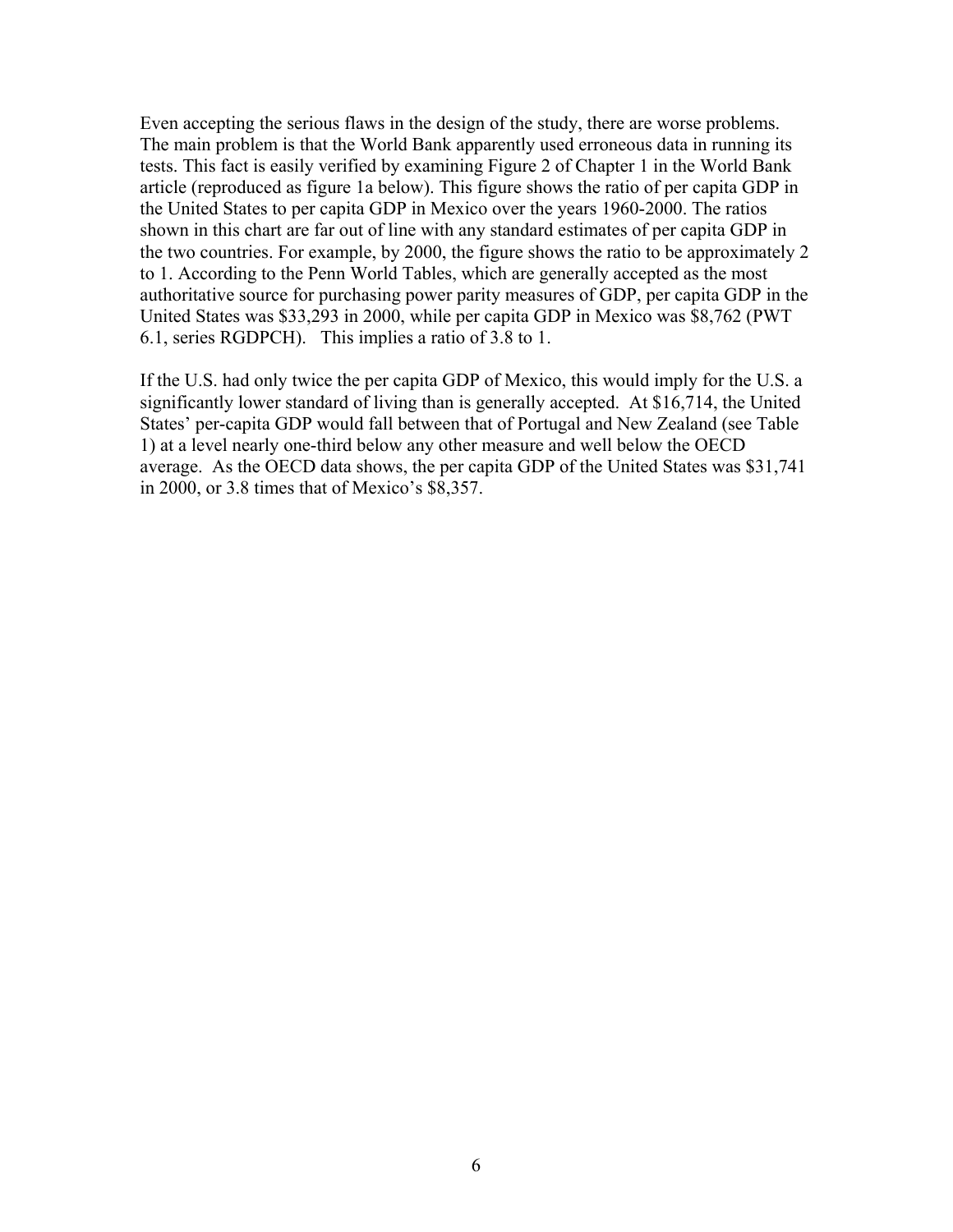|                      | <b>Country GDP</b> per      | Per-capita GDP |  |
|----------------------|-----------------------------|----------------|--|
| Country              | capita/Mexico               |                |  |
|                      | GDP per capita <sup>2</sup> |                |  |
| Luxembourg           | 5.06                        | \$42,310       |  |
| <b>United States</b> | 3.80                        | 31,741         |  |
| Norway               | 3.31                        | 27,638         |  |
| Switzerland          | 3.29                        | 27,533         |  |
| Ireland              | 3.24                        | 27,087         |  |
| Iceland              | 3.20                        | 26,785         |  |
| Canada               | 3.11                        | 26,022         |  |
| Austria              | 3.10                        | 25,883         |  |
| Netherlands          | 3.02                        | 25,247         |  |
| Denmark              | 3.01                        | 25,156         |  |
| Sweden               | 2.97                        | 24,849         |  |
| Belgium              | 2.93                        | 24,494         |  |
| Australia            | 2.86                        | 23,294         |  |
| Japan                | 2.85                        | 23,836         |  |
| Finland              | 2.83                        | 23,662         |  |
| Germany              | 2.79                        | 23,343         |  |
| France               | 2.78                        | 23,206         |  |
| Italy                | 2.71                        | 22,676         |  |
| <b>OECD</b>          | 2.70                        | 22,544         |  |
| United Kingdom       | 2.69                        | 22,514         |  |
| Euro Area            | 2.67                        | 22,307         |  |
| Spain                | 2.24                        | 18,686         |  |
| New Zealand          | 2.21                        | 18,510         |  |
| Portugal             | 1.87                        | 15,632         |  |
| Greece               | 1.79                        | 14,979         |  |
| Korea                | 1.67                        | 13,930         |  |
| Czech Republic       | 1.54                        | 12,839         |  |
| Hungary              | 1.33                        | 11,112         |  |
| Slovak Republic      | 1.15                        | 9,649          |  |
| Poland               | 1.13                        | 9,407          |  |
| <b>Mexico</b>        | 1.00                        | 8,357          |  |
| Turkey               | 0.73                        | 6,077          |  |

**Table 1: OECD per-capita GDP ratios in 2000** 

In fact, the ratios shown in the figure are inconsistent throughout with the data in the Penn World tables or any other accepted source of GDP data. (The World Bank article indicates that its data was derived from data in the Penn World tables 5.6 and the OECD.) Some of the difference between the values shown in the figure and the data in the Penn World tables is attributable to the authors' efforts to pull out cyclical movements in per capita GDP. While pulling out cyclical fluctuations can be helpful in testing many questions, a proper cyclical adjustment cannot qualitatively alter the overall path of GDP growth. It only affects the annual or quarterly pattern of growth. Clearly, the World Bank used erroneous numbers in this test.

<span id="page-6-0"></span> $\frac{1}{2}$ <sup>2</sup> Based on OECD Annual National Accounts: 1995 prices and 1995 PPP GDP per-capita.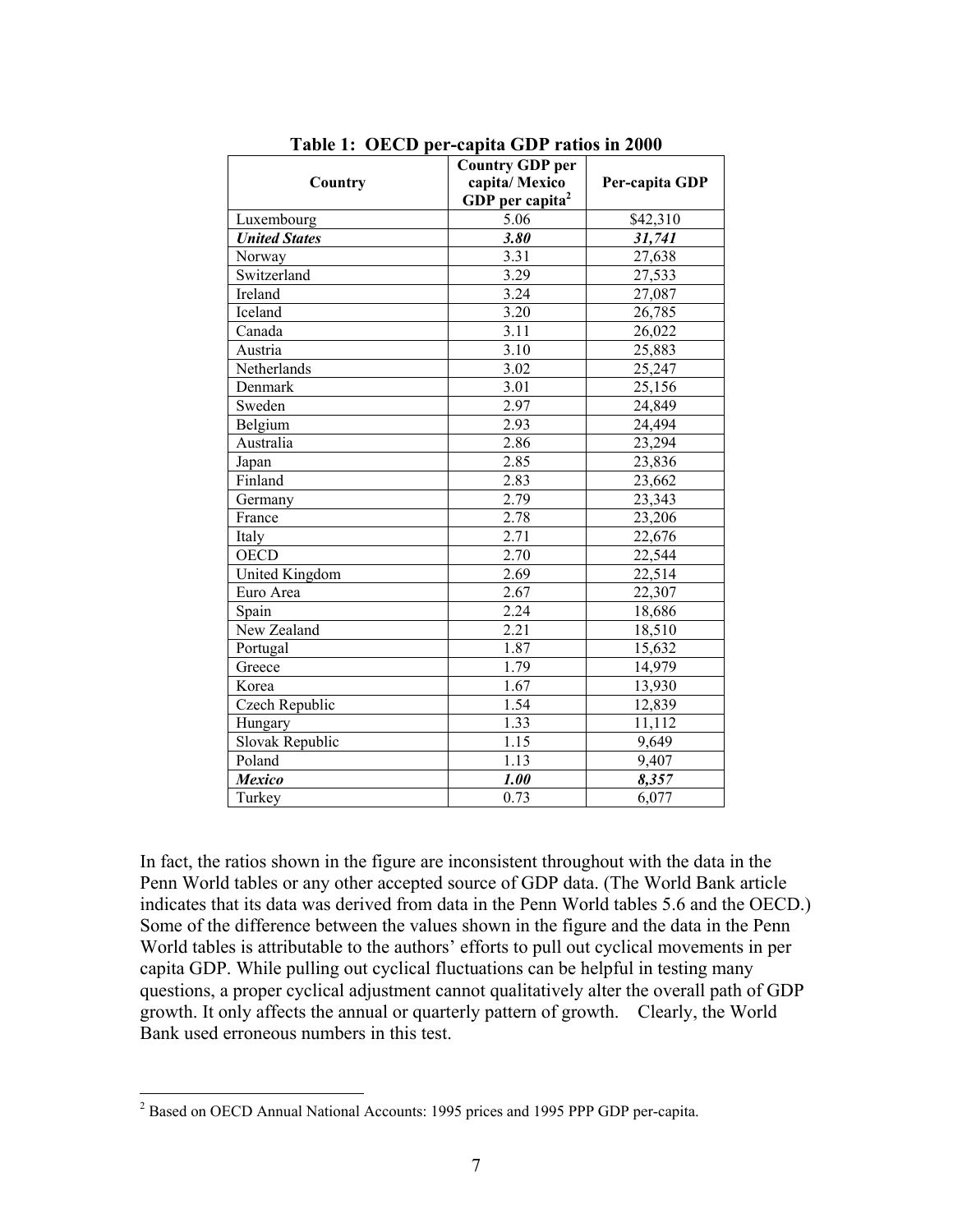Figure 1b shows the ratio of per capita GDP in the United States to per capita GDP in Mexico using separate data from the Penn World Tables 5.6 and the OECD. As can be seen, in both series the ratio is much more stable than what was presented in the World Bank paper, and the OECD series show a widening, not narrowing gap between the two countries.

The study's finding that NAFTA led to more rapid GDP growth in Mexico is entirely dependent on the use of the erroneous data shown in Figure 1a. Table 2 shows a set of regression results using the same regression as in the World Bank study, but relying on authoritative data sources for per capita GDP data.<sup>3</sup>

The top row in the table shows the regression results as they appeared in the World Bank study. The coefficient of the NAFTA variable is negative and significant (though only at the 10% level), indicating that the post-NAFTA period was associated with a more rapid rate of convergence. The coefficient of the Tequila dummy is positive and significant, which means that the Tequila crisis was associated with a larger divergence between per capita GDP in the United States and Mexico.

However, this is the only data that generates such a result. The identical regression, run with data from available authoritative sources, either shows no effect from NAFTA, or shows that NAFTA was associated with increased *divergence* in per capita GDP levels between Mexico and the United States.<sup>[4](#page-7-1)</sup> For example, the results from the regression using the RGDPEA series from the Penn World Tables, $<sup>5</sup>$  which appear in the second row,</sup> show that there is a significant positive relationship between both liberalization (at the 5% significance level) and NAFTA (at the 10% level) and the divergence in per capita income between the two countries. This effect is even stronger (both significant at the 1% level) in the regression whose results are shown in the fourth row, which uses the same data, but excludes the Tequila crisis dummy (effectively treating the crisis as an endogenous feature of this period). The regression results shown in the sixth row show exactly the same story, although this time the data source is the (GDP per worker) RGDPW series from the Penn World Tables. (See Appendix Table 1 for explanation of the regressions in Table 2 below.)

In every series for which there is data available back to 1970 or earlier, the NAFTA period is associated with an increasing divergence in per capita GDP between Mexico and the United States. This effect is stronger using series that go back further and in regressions that exclude the Tequila crisis dummy variable. In short, the methodology used in the World Bank's study, when applied to data from any generally accepted source, shows that NAFTA slowed GDP growth in Mexico.

<span id="page-7-0"></span> <sup>3</sup>  $3$  It is worth noting that these regressions do not try to control for cyclical fluctuations, as does the series in the World Bank study. This could reduce the likelihood of finding a statistically significant relationship (in either direction), but it should not bias the results. 4

<span id="page-7-1"></span><sup>&</sup>lt;sup>4</sup> These data sources are not independent – much data is shared between organizations. The reason for showing results from common data obtained from two different sources is simply to demonstrate that no data from an authoritative source will generate results that resemble those which appear in the World Bank study.

<span id="page-7-2"></span> $<sup>5</sup>$  The RGDPEA series is actually real per capita GDP per equivalent adult, not per capita.</sup>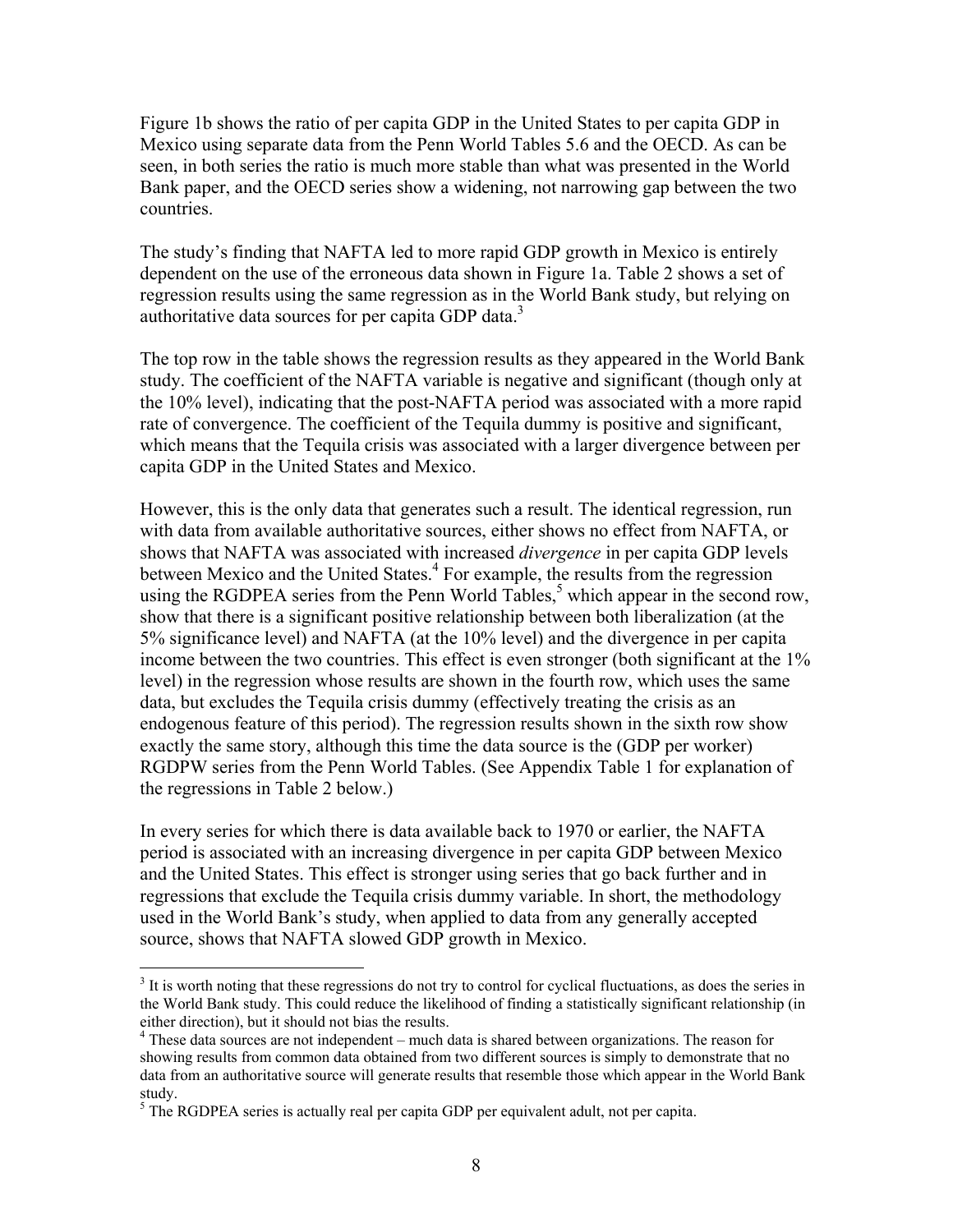|                  |                                                                                                                |                                                         |                                                                             |                     | co per cup                       |                          |
|------------------|----------------------------------------------------------------------------------------------------------------|---------------------------------------------------------|-----------------------------------------------------------------------------|---------------------|----------------------------------|--------------------------|
|                  | Constant                                                                                                       | <b>GAP</b>                                              | LIB                                                                         | <b>NAFTA</b>        | <b>TEQUILA</b>                   | <b>RHO</b>               |
| $\mathbf{1}$     | $0.162(0.092)*$                                                                                                | $0.935(0.032)$ ** $0.005(0.016)$                        |                                                                             | $-0.025(0.013)*$    | $1.083(0.136)$ **                | $\overline{\mathcal{L}}$ |
| $\overline{2}$   | $0.714(0.3)$ **                                                                                                | $0.733(0.112)$ *** $0.059(0.022)$ **                    |                                                                             | $0.066(0.033)*$     | $0.264(0.109)$ **                |                          |
| $\mathfrak{Z}$   | $0.844(0.394)$ **                                                                                              | $0.687(0.147)$ *** $0.059(0.029)$ *                     |                                                                             | 0.074(0.044)        | $0.236(0.106)$ **                | 0.323(0.225)             |
| $\overline{4}$   |                                                                                                                |                                                         | $0.893(0.309)$ *** $0.666(0.116)$ *** $0.069(0.023)$ *** $0.095(0.033)$ *** |                     |                                  |                          |
| 5                | $1.907(0.452)$ *** $0.317(0.161)$ *                                                                            |                                                         | 0.042(0.038)                                                                | $0.13(0.048)$ **    |                                  | $0.818(0.186)$ ***       |
| 6                | $0.474(0.185)$ **                                                                                              | $0.767(0.09)$ *** $0.051(0.019)$ **                     |                                                                             | $0.053(0.026)$ **   | $0.17(0.083)$ **                 |                          |
| $\boldsymbol{7}$ | $0.609(0.275)$ **                                                                                              | $0.703(0.135)$ *** $0.053(0.028)$ *                     |                                                                             | 0.063(0.038)        | $0.163(0.079)$ **                | 0.364(0.227)             |
| $\,$ $\,$        | $0.54(0.19)$ ***                                                                                               | $0.734(0.092)$ *** $0.056(0.02)$ ***                    |                                                                             | $0.071(0.025)$ ***- |                                  |                          |
| 9                |                                                                                                                | $1.368(0.344)$ *** $0.347(0.165)$ ** $0.047(0.038)$     |                                                                             | $0.125(0.047)$ **   | $\overline{a}$                   | $0.787(0.176)$ ***       |
| 10               | $0.988(0.394)$ **                                                                                              | $0.672(0.132)$ *** $0.061(0.024)$ **                    |                                                                             | $0.071(0.035)$ **   | $0.263(0.12)$ **                 |                          |
| 11               | $1.15(0.488)$ **                                                                                               | $0.621(0.163)$ *** $0.061(0.03)$ **                     |                                                                             | $0.079(0.044)*$     | $0.233(0.116)*$                  | 0.323(0.242)             |
| 12               |                                                                                                                |                                                         | $1.223(0.399)$ *** $0.593(0.133)$ *** $0.073(0.024)$ *** $0.1(0.034)$ ***   |                     |                                  |                          |
| 13               |                                                                                                                | $1.726(0.493)$ *** $0.431(0.164)$ ** $0.073(0.033)$ **  |                                                                             | $0.131(0.043)$ ***- |                                  | $0.488(0.26)$ *          |
| 14               | $0.927(0.37)$ **                                                                                               | $0.693(0.122)$ *** $0.057(0.022)$ **                    |                                                                             | $0.065(0.032)*$     | $0.266(0.116)$ **                |                          |
| 15               | $1.087(0.474)$ **                                                                                              | $0.643(0.157)$ *** $0.056(0.028)$ *                     |                                                                             | $0.072(0.042)*$     | $0.236(0.113)$ **                | 0.327(0.239)             |
| 16               |                                                                                                                |                                                         | $1.149(0.377)$ *** $0.62(0.125)$ *** $0.067(0.022)$ *** $0.092(0.031)$ ***  |                     |                                  |                          |
| 17               |                                                                                                                | $1.887(0.499)$ *** 0.386 $(0.164)$ ** 0.062 $(0.033)$ * |                                                                             | $0.131(0.043)$ ***- |                                  | $0.62(0.263)$ **         |
| 18               | $0.676(0.341)*$                                                                                                | $0.773(0.115)$ *** $0.042(0.023)$ *                     |                                                                             | 0.042(0.033)        | $0.4(0.143)$ ***                 |                          |
| 19               | $0.876(0.469)*$                                                                                                | $0.71(0.158)$ *** $0.037(0.032)$                        |                                                                             | 0.05(0.046)         | $0.356(0.138)$ **                | 0.369(0.269)             |
| 20               | $0.914(0.359)**$                                                                                               | $0.693(0.121)$ *** $0.054(0.025)$ **                    |                                                                             | $0.076(0.033)**$    |                                  |                          |
| 21               | $2.153(0.549)$ *** $0.31(0.175)$ *                                                                             |                                                         | $-0.005(0.045)$                                                             | $0.106(0.057)$ *    |                                  | $0.85(0.137)$ ***        |
| 22               | $0.751(0.372)*$                                                                                                | $0.747(0.126)$ *** $0.046(0.025)$ *                     |                                                                             | 0.048(0.036)        | $0.401(0.147)$ ***-              |                          |
| 23               | $0.947(0.488)*$                                                                                                | $0.685(0.166)$ *** $0.042(0.034)$                       |                                                                             | 0.056(0.048)        | $0.358(0.142)$ ** $0.356(0.273)$ |                          |
| 24               | $1.019(0.389)$ **                                                                                              | $0.657(0.132)$ *** $0.061(0.027)$ **                    |                                                                             | $0.085(0.036)$ **   |                                  |                          |
| 25               | $2.176(0.549)$ *** $0.302(0.176)$ *                                                                            |                                                         | $-0.005(0.046)$                                                             | $0.108(0.058)*$     |                                  | $0.845(0.142)$ ***       |
| 26               | 0.681(0.504)                                                                                                   | $0.785(0.164)$ *** $0.032(0.029)$                       |                                                                             | 0.038(0.037)        | $0.295(0.127)$ **                |                          |
| 27               | 0.987(0.617)                                                                                                   | $0.693(0.199)$ *** $0.027(0.035)$                       |                                                                             | 0.053(0.048)        | $0.254(0.116)$ **                | 0.519(0.36)              |
| 28               | $0.993(0.523)*$                                                                                                | $0.684(0.17)$ ***                                       | 0.047(0.03)                                                                 | $0.067(0.038)*$     |                                  |                          |
| 29               | $2.059(0.612)$ *** $0.375(0.187)$ *                                                                            |                                                         | 0.011(0.038)                                                                | $0.098(0.047)$ **   |                                  | $0.821(0.184)$ ***       |
| 30               | $-0.061(0.635)$                                                                                                | $1.057(0.204)$ ***-0.042(0.041)                         |                                                                             | $-0.046(0.045)$     | $0.391(0.132)$ ***-              |                          |
| 31               | $1.179(0.658)*$                                                                                                | $0.702(0.203)$ ***-0.017(0.037)                         |                                                                             | $-0.007(0.044)$     | $0.312(0.106)$ ** $0.464(0.569)$ |                          |
| 32               | 0.529(0.721)                                                                                                   | $0.867(0.232)$ ***-0.008(0.047)                         |                                                                             | 0.003(0.05)         |                                  |                          |
| 33               | $3.074(0.743)$ *** $0.169(0.214)$                                                                              |                                                         | 0.001(0.039)                                                                | 0.07(0.048)         |                                  | $0.744(0.142)$ ***       |
|                  | * indicates significance at 10% level, ** 5% level, *** 1% level. Standard errors in parenthesis. <sup>6</sup> |                                                         |                                                                             |                     |                                  |                          |

### **Table 2: The Impact of NAFTA on the ratio of U.S./Mexico per Capita GDP**

<span id="page-8-0"></span><sup>&</sup>lt;sup>6</sup> "Constant" refers to the regression coefficient for the constant, "GAP" to that of the lagged ratio of the per-capita GDPs, "LIB" to the coefficient on the lagged liberalization dummy, "NAFTA" to the coefficient on the lagged NAFTA dummy. Where appropriate (see Table 3) "TEQUILA" refers to the coefficient on the crisis dummy variable and "RHO" refers to the coefficient for the lagged residual for the AR(1) equivalent model correcting for autocorrelation in the residuals. The basic regression reflects the equation described above:  $GAP_t = \alpha + (\beta + \gamma LIB\_DUM_{t-1} + \delta NAFTA\_DUM_{t-1})\overline{AAP_{t-1}} + \varepsilon TEQUILA\_DUM_{t-1}$ More details on the data and structure of the regressions may be found in Appendix Table 1.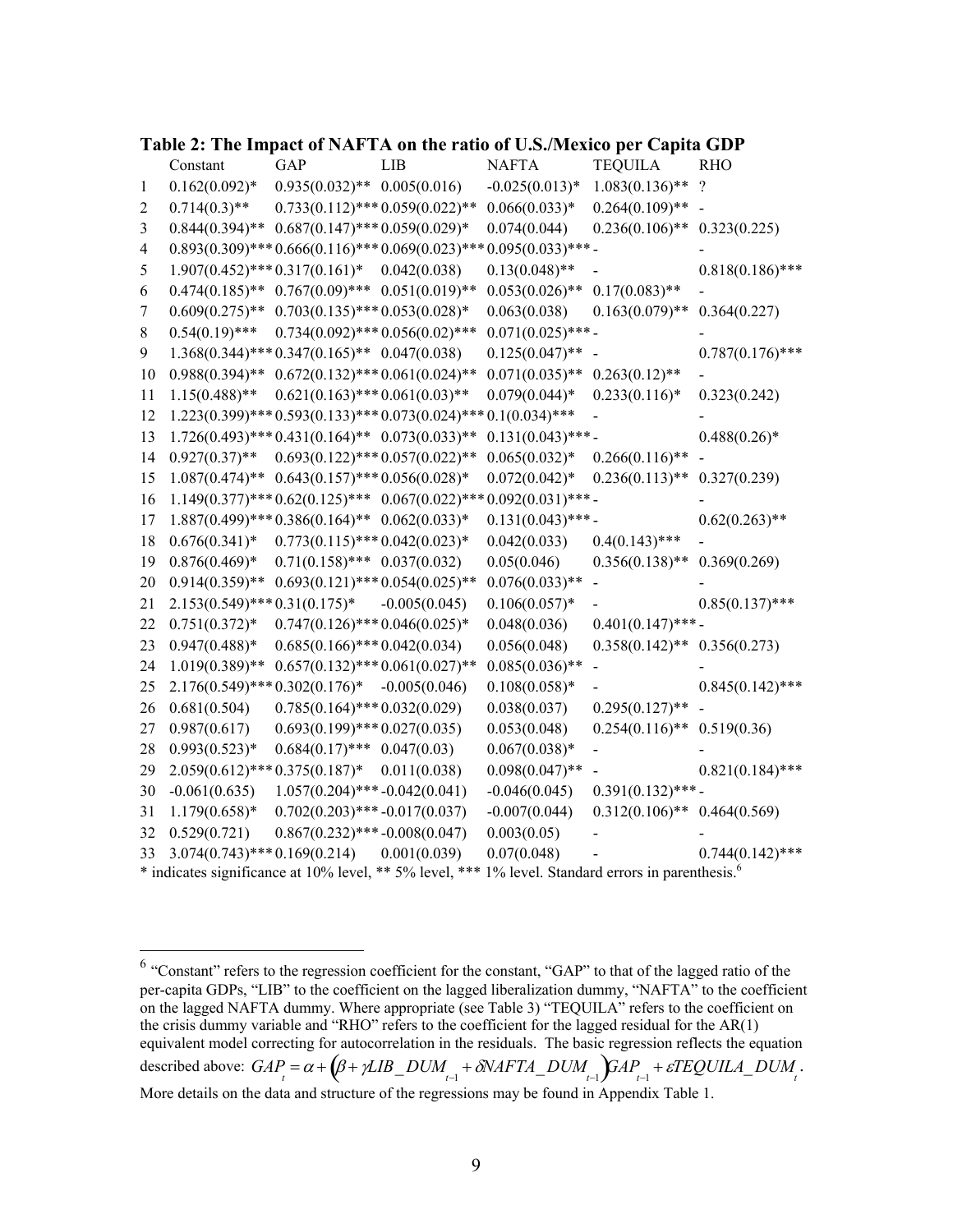It would be appropriate to view these results with caution. There were many other policy changes in these two decades other than trade liberalization and NAFTA, so these policies cannot necessarily be blamed for Mexico's slower growth during this period without looking at other policy changes. However, tests of the sort used in the World Bank study, when performed with data from standard sources, clearly do not support the opposite claim – that NAFTA led to increased growth. That study's result is clearly dependent on a mistake in the construction of its data.

## **Conclusion**

There are grounds for debating whether Mexico was a net gainer or loser from NAFTA. However, given the poor growth performance by Mexico in the post-NAFTA decade, it is difficult to contend that NAFTA increased Mexico's growth rate during this period. The World Bank's evidence for this claim rests on a test performed with mistaken data. When the same test is performed using standard data sources, it shows that NAFTA was associated with slower growth. Contrary to the claims of the World Bank study, the World Bank's own analysis, properly done, would suggest that NAFTA led to slower growth in Mexico over the last decade.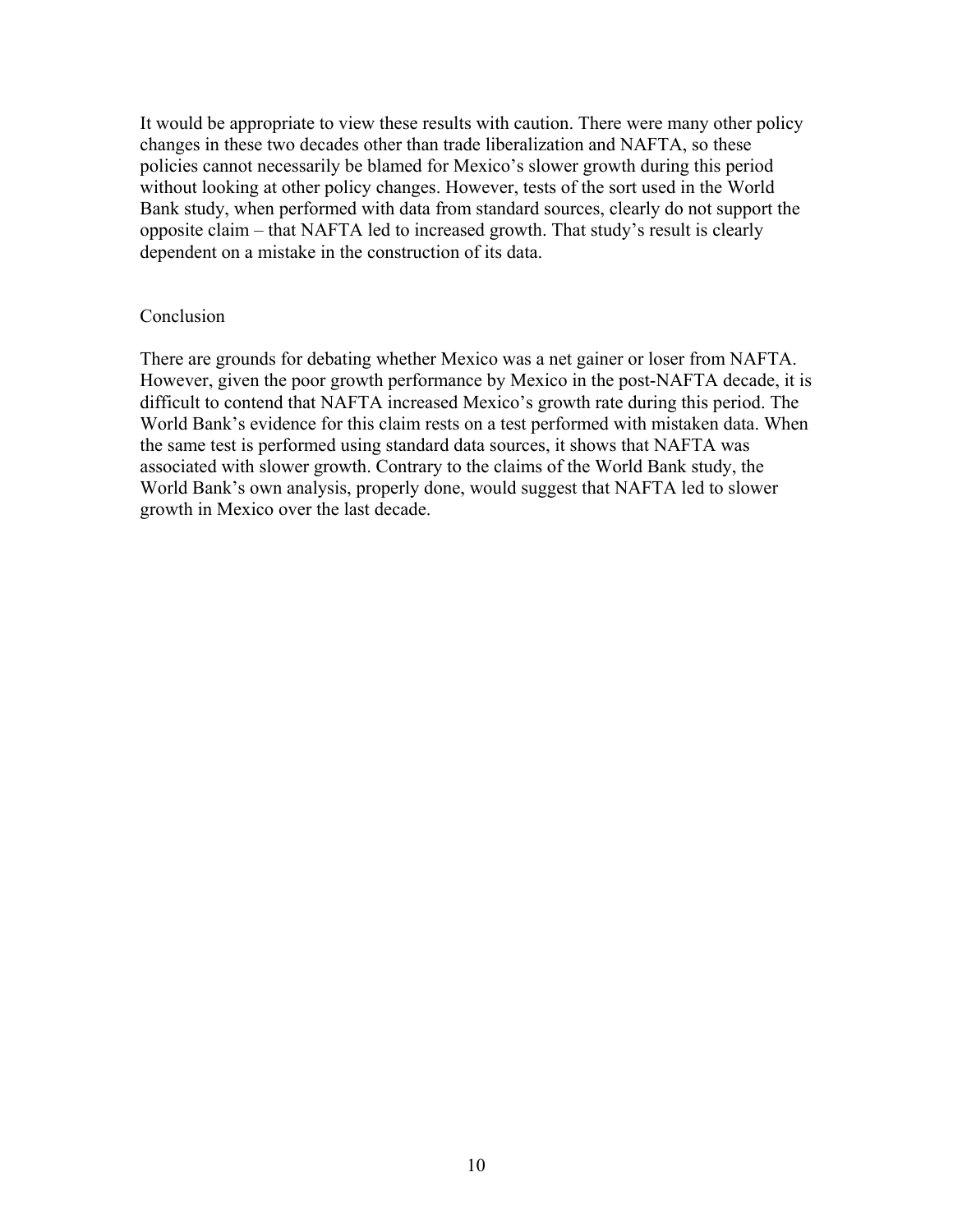# Appendix

| Regression      | Data Source          | Years     | Data Series                               | Includes        | Corrects for    |
|-----------------|----------------------|-----------|-------------------------------------------|-----------------|-----------------|
| Number          |                      |           |                                           | Tequila         | autocorrelation |
|                 |                      |           |                                           | dummy?          | in errors?      |
| $\mathbf{1}$    | World Bank<br>Report | 1960-2002 |                                           | Yes             | $\gamma$        |
| $\overline{c}$  | Penn World           | 1960-2000 | Real GDP                                  | Yes             | N <sub>o</sub>  |
| $\overline{3}$  | Tables 6.1           |           | chain per                                 | Yes             | Yes             |
| $\overline{4}$  |                      |           | equivalent                                | No              | N <sub>o</sub>  |
| 5               |                      |           | adult<br>(RGDPEA)                         | No              | Yes             |
| 6               |                      | 1960-2000 | Real GDP                                  | Yes             | $\rm No$        |
| $\overline{7}$  |                      |           | chain per                                 | Yes             | Yes             |
| 8               |                      |           | worker                                    | $\rm No$        | No              |
| 9               |                      |           | (RGDPW)                                   | $\rm No$        | Yes             |
| 10              |                      | 1960-2000 | Real GDP per                              | Yes             | N <sub>o</sub>  |
| 11              |                      |           | capita (Chain)                            | Yes             | Yes             |
| $\overline{12}$ |                      |           | (RGDPCH)                                  | N <sub>o</sub>  | N <sub>o</sub>  |
| 13              |                      |           |                                           | No              | Yes             |
| 14              |                      | 1960-2000 | Real GDP per                              | Yes             | No              |
| 15              |                      |           | capita                                    | Yes             | Yes             |
| 16              |                      |           | (Laspeyres)                               | No              | No              |
| 17              |                      |           | (RGDPL)                                   | N <sub>o</sub>  | Yes             |
| 18              |                      | 1960-2000 | Adjustment                                | Yes             | No              |
| 19              |                      |           | for Changes                               | Yes             | Yes             |
| 20              |                      |           | in the Terms                              | $\rm No$        | N <sub>o</sub>  |
| 21              |                      |           | of Trade<br>(RGDPTT)                      | N <sub>o</sub>  | Yes             |
| 22              |                      | 1960-2000 | Real GDP per                              | Yes             | $\rm No$        |
| $\overline{23}$ |                      |           | capita                                    | Yes             | Yes             |
| 24              |                      |           | (CGDP)                                    | No              | No              |
| 25              |                      |           |                                           | No              | Yes             |
| 26              | <b>OECD</b>          | 1971-2002 | GDP per head                              | Yes             | N <sub>o</sub>  |
| $\overline{27}$ |                      | 1972-2002 | at current                                | Yes             | Yes             |
| $\overline{28}$ |                      | 1971-2002 | prices and                                | $\overline{No}$ | $\overline{No}$ |
| 29              |                      | 1972-2002 | current PPPs<br>(US dollars) <sup>7</sup> | $\overline{No}$ | Yes             |
| 30              | <b>WEO</b>           | 1981-2002 | GDP per                                   | Yes             | No              |
| 31              |                      | 1982-2002 | capita based                              | Yes             | Yes             |
| 32              |                      | 1981-2002 | on PPP                                    | No              | No              |
| 33              |                      | 1982-2002 | valuation <sup>8</sup>                    | $\overline{No}$ | Yes             |

**Appendix Table 1: Information on Regressions** 

<span id="page-10-0"></span> <sup>7</sup> [http://www.oecd.org/document/28/0,2340,en\\_2825\\_495684\\_2750044\\_1\\_1\\_1\\_1,00.html,](http://www.oecd.org/document/28/0,2340,en_2825_495684_2750044_1_1_1_1,00.html) Comparative Table B

<span id="page-10-1"></span> $8 \frac{\text{http://www.imf.org/external/pubs/ft/weo/2003/02/data/index.htm.}}{\text{http://www.imf.org/external/pubs/ft/weo/2003/02/data/index.htm.}}$  $8 \frac{\text{http://www.imf.org/external/pubs/ft/weo/2003/02/data/index.htm.}}{\text{http://www.imf.org/external/pubs/ft/weo/2003/02/data/index.htm.}}$  $8 \frac{\text{http://www.imf.org/external/pubs/ft/weo/2003/02/data/index.htm.}}{\text{http://www.imf.org/external/pubs/ft/weo/2003/02/data/index.htm.}}$  The WEO database maintains neither PPP GDP per capita nor population series. We compute per capita GDP from GDP based on PPP valuation divided by implicit population (GDP current prices in national currency divided by GDP per capita current prices in national currency.)